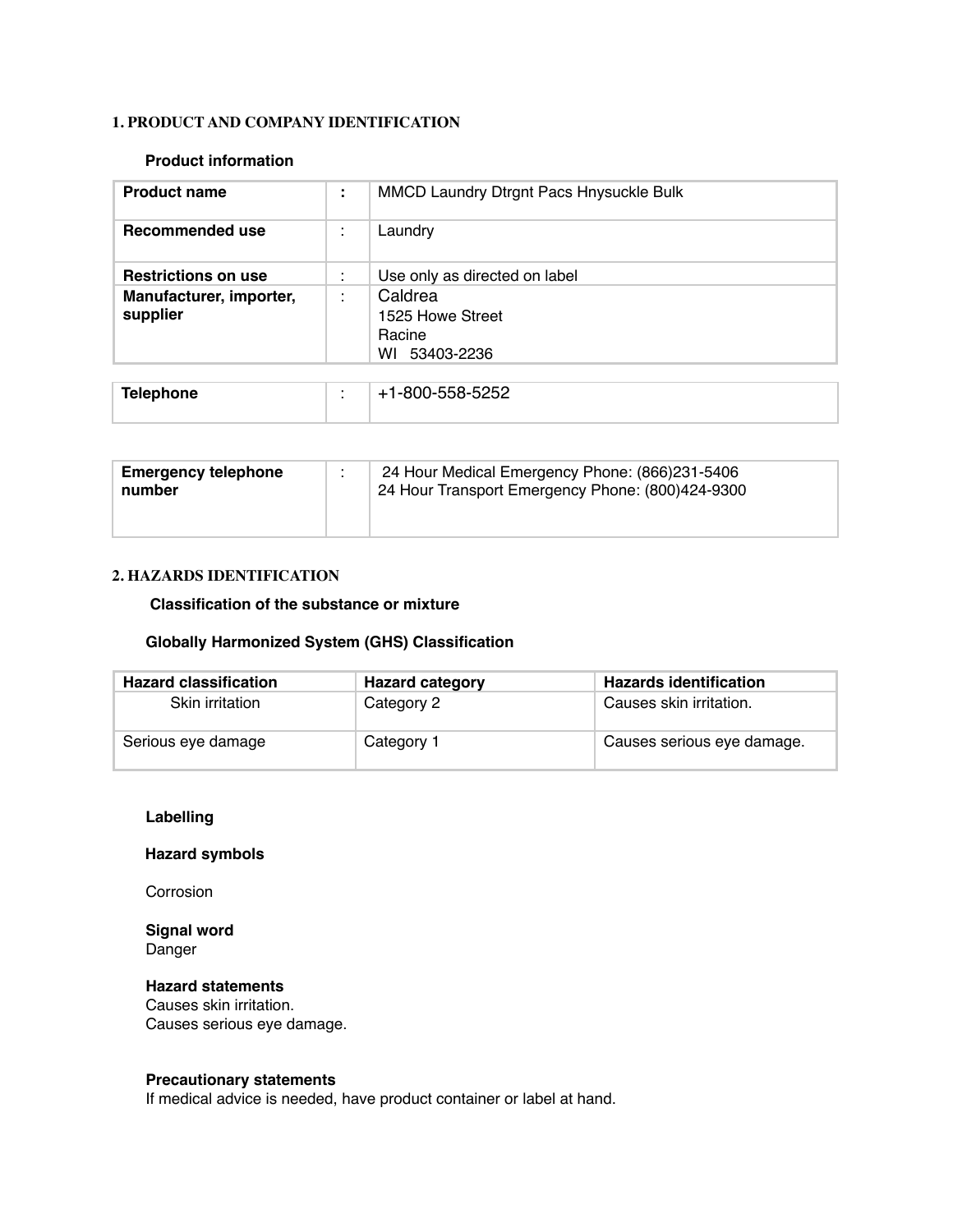Keep out of reach of children. Read label before use.

Immediately call a POISON CENTER/doctor. Specific treatment (see supplemental first aid instructions on this label). IF ON SKIN: Wash with plenty of soap and water. IF IN EYES: Rinse cautiously with water for several minutes. Remove contact lenses, if present and easy to do. Continue rinsing. Take off contaminated clothing and wash before reuse.

Wear protective gloves/ eye protection/ face protection. Wash hands thoroughly after handling.

| <b>Other hazards</b> | : identified<br>None. |
|----------------------|-----------------------|
|                      |                       |

#### **3. COMPOSITION/INFORMATION ON INGREDIENTS**

| Chemical name                     | CAS-No.         | Weight percent  |
|-----------------------------------|-----------------|-----------------|
| Sodium carbonate                  | 497-19-8        | $30.00 - 60.00$ |
|                                   |                 |                 |
| Alcohols, C12-16, ethoxylated     | 68551-12-2      | $5.00 - 10.00$  |
|                                   |                 |                 |
| Sodium percarbonate peroxyhydrate | 15630-89-4      | $5.00 - 10.00$  |
|                                   |                 |                 |
| Alkylpolyglycoside C10-16         | 110615-47-9     | $1.00 - 5.00$   |
|                                   |                 |                 |
| <b>Titanium Dioxide</b>           | 13463-67-7      | $0.10 - 1.00$   |
|                                   |                 |                 |
| Subtilisins (proteolytic enzymes) | $9014 - 01 - 1$ | $0.0001 - 0.10$ |

The specific chemical identity and/or exact percentage (concentration) of this composition has been withheld as a trade secret.

For additional information on product ingredients, see www.caldrea.com.

### **4. FIRST AID MEASURES**

**Description of first aid measures**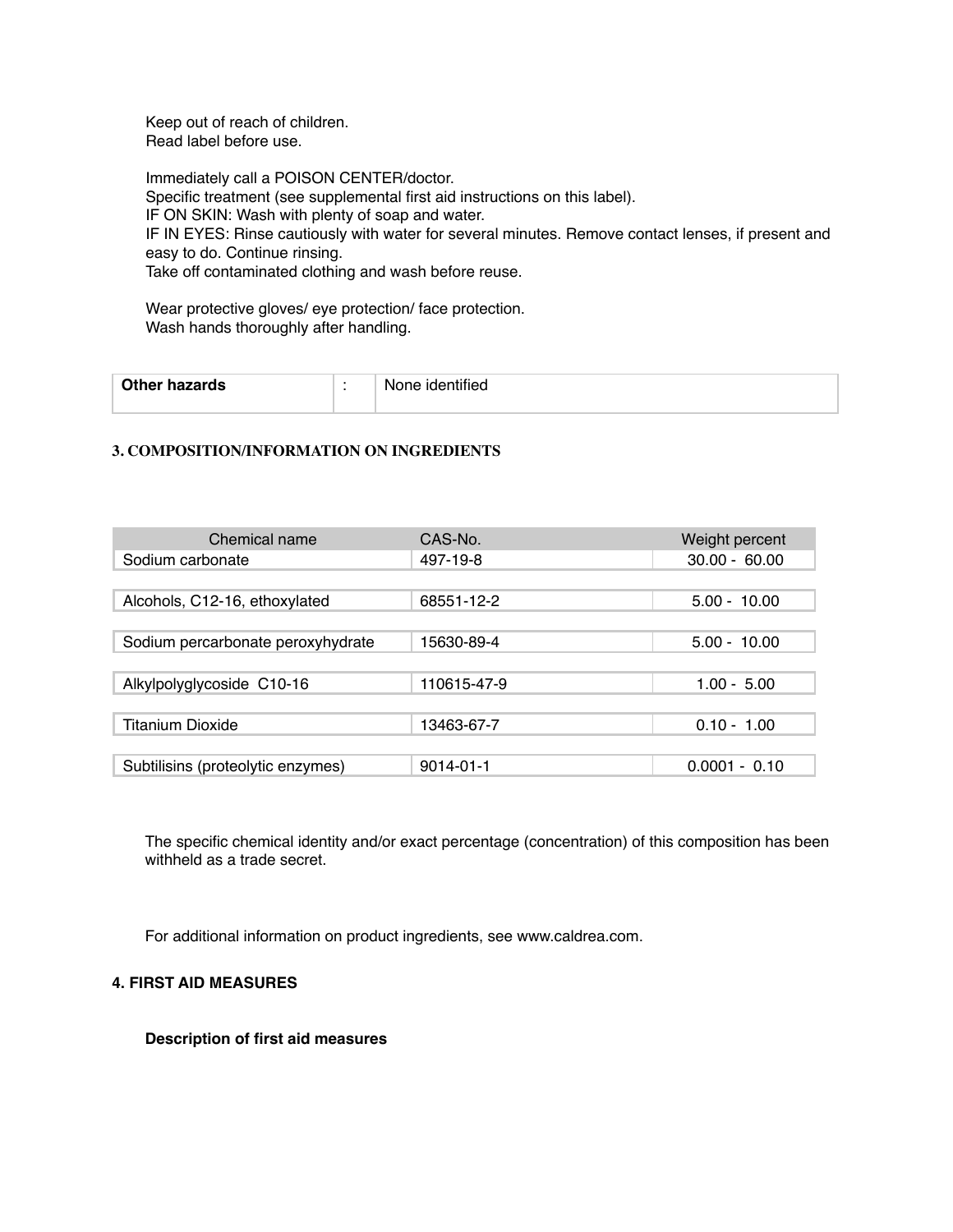| Eye contact         | ٠       | IF IN EYES: Rinse cautiously with water for several minutes.<br>Remove contact lenses, if present and easy to do. Continue<br>rinsing. Immediately call a POISON CENTER/doctor. |
|---------------------|---------|---------------------------------------------------------------------------------------------------------------------------------------------------------------------------------|
| <b>Skin contact</b> |         | Wash off with plenty of water. Take off contaminated clothing<br>and wash before reuse.                                                                                         |
| <b>Inhalation</b>   |         | No special requirements.                                                                                                                                                        |
| Ingestion           | $\cdot$ | No special requirements                                                                                                                                                         |

## **Most important symptoms and effects, both acute and delayed**

| Eyes        |   | Causes serious eye damage.                                                                                                                  |
|-------------|---|---------------------------------------------------------------------------------------------------------------------------------------------|
| Skin effect |   | Causes skin irritation.<br>No adverse effects expected when used as directed.                                                               |
| Inhalation  | ٠ | No adverse effects expected when used as directed.                                                                                          |
| Ingestion   | ٠ | May cause irritation to mouth, throat and stomach.<br>May cause abdominal discomfort.<br>No adverse effects expected when used as directed. |

## **Indication of any immediate medical attention and special treatment needed**

See Description of first aid measures unless otherwise stated.

## **5. FIREFIGHTING MEASURES**

| <b>Suitable extinguishing</b> | Use water spray, alcohol-resistant foam, dry chemical or carbon |
|-------------------------------|-----------------------------------------------------------------|
| media                         | dioxide.                                                        |

| <b>Further information</b> | Fight fire with normal precautions from a reasonable distance.                                                         |
|----------------------------|------------------------------------------------------------------------------------------------------------------------|
|                            | Standard procedure for chemical fires. Wear full protective<br>clothing and positive pressure self-contained breathing |
|                            | apparatus.                                                                                                             |

### **6. ACCIDENTAL RELEASE MEASURES**

| <b>Personal precautions</b>      |         | Wear personal protective equipment.<br>Wash thoroughly after handling. |
|----------------------------------|---------|------------------------------------------------------------------------|
| <b>Environmental precautions</b> | $\cdot$ | Outside of normal use, avoid release to the environment.               |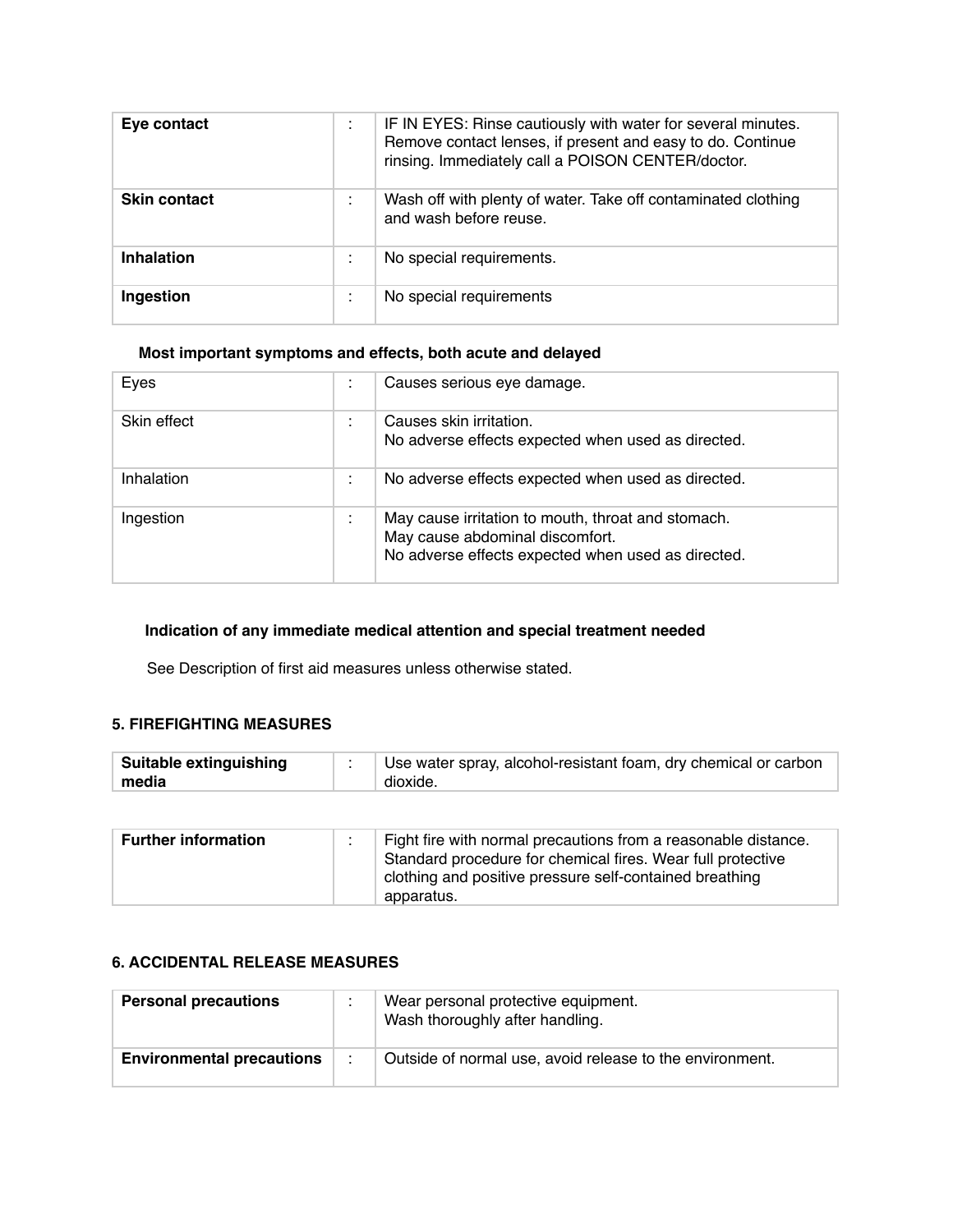| <b>Methods and materials for</b><br>containment and cleaning | Sweep up and shovel into suitable containers for disposal.<br>Clean residue from spill site. |
|--------------------------------------------------------------|----------------------------------------------------------------------------------------------|
| <b>up</b>                                                    |                                                                                              |

### **7. HANDLING AND STORAGE**

# **Handling**

| <b>Precautions for safe</b><br>handling                   | ٠ | Avoid contact with skin, eyes and clothing.<br>For personal protection see section 8.<br>Use only as directed.<br>KEEP OUT OF REACH OF CHILDREN AND PETS.<br>Wash thoroughly after handling. |
|-----------------------------------------------------------|---|----------------------------------------------------------------------------------------------------------------------------------------------------------------------------------------------|
| <b>Advice on protection</b><br>against fire and explosion | ٠ | Normal measures for preventive fire protection.                                                                                                                                              |

### **Storage**

| Other data | $\sim$ | $\perp$ Keep in a dry place. |
|------------|--------|------------------------------|
|            |        |                              |

# **8. EXPOSURE CONTROLS/PERSONAL PROTECTION**

### **Occupational Exposure Limits**

| Components                              | CAS-No.    | mg/m3             | ppm                      | Non-<br>standard<br>units | <b>Basis</b>     |
|-----------------------------------------|------------|-------------------|--------------------------|---------------------------|------------------|
| Sodium carbonate                        | 497-19-8   | $10$ mg/m $3$     | $\overline{\phantom{0}}$ |                           | <b>SUPPLIER</b>  |
| Sodium<br>percarbonate<br>peroxyhydrate | 15630-89-4 | $5 \text{ mg/m}$  |                          | ۰                         | <b>SUPPLIER</b>  |
| <b>Titanium Dioxide</b>                 | 13463-67-7 | $15 \text{ mg/m}$ |                          |                           | <b>OSHATWA</b>   |
| Titanium Dioxide                        | 13463-67-7 | $10$ mg/m $3$     | -                        |                           | <b>ACGIH TWA</b> |

# **Personal protective equipment**

| <b>Respiratory protection</b> | ٠<br>$\overline{\phantom{a}}$ | Substantial amounts of mist/vapors can be controlled with local<br>exhaust ventilation or respiratory protection. |
|-------------------------------|-------------------------------|-------------------------------------------------------------------------------------------------------------------|
| <b>Hand protection</b>        | ٠<br>$\overline{\phantom{a}}$ | Wear suitable gloves.                                                                                             |
| Eye protection                |                               | Wear splash-resistant Chemical goggles.                                                                           |
| Skin and body protection      |                               | No special requirements.                                                                                          |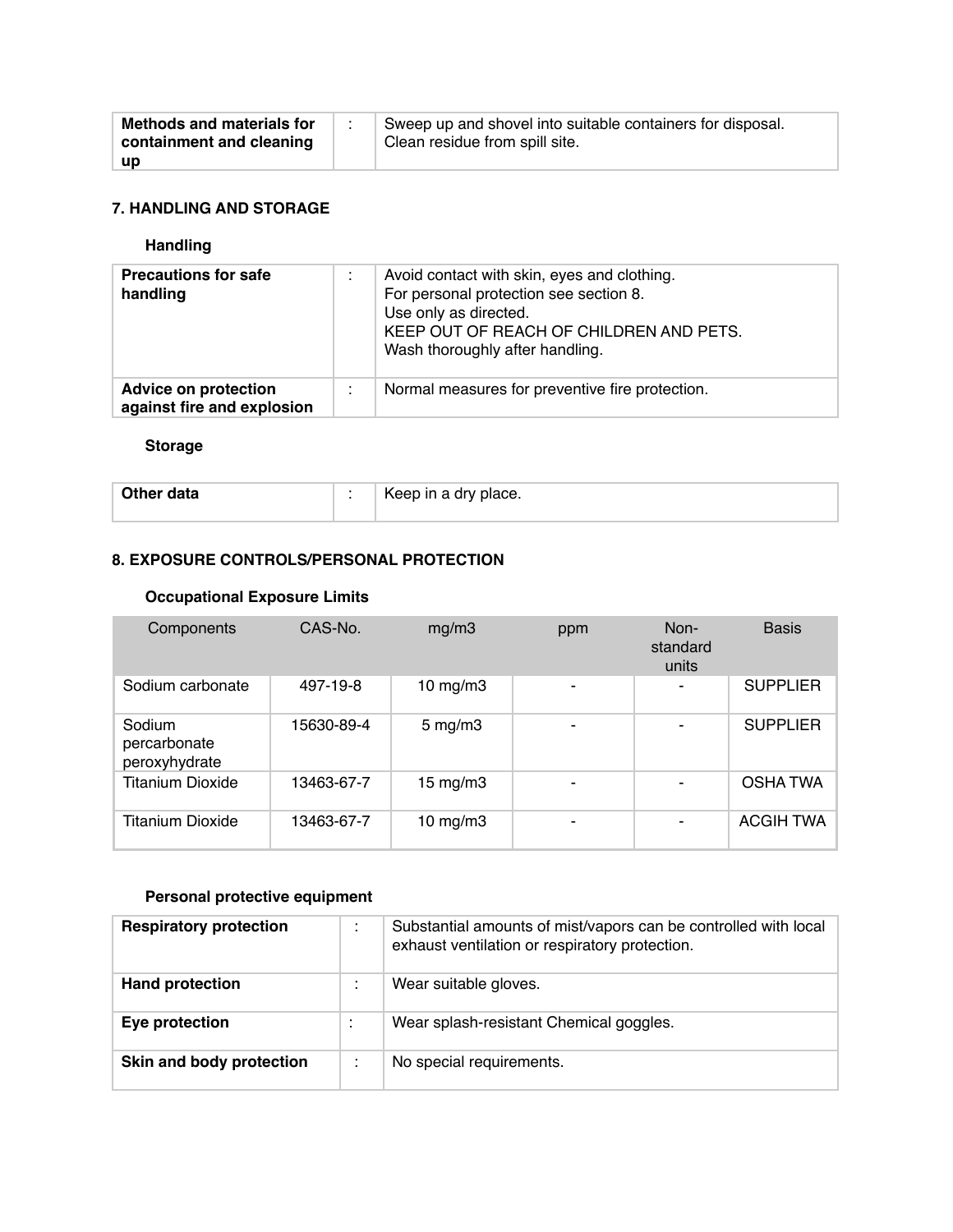| Hygiene measures |  | Handle in accordance with good industrial hygiene and safety<br>practice. Wash thoroughly after handling. |
|------------------|--|-----------------------------------------------------------------------------------------------------------|
|------------------|--|-----------------------------------------------------------------------------------------------------------|

### **9. PHYSICAL AND CHEMICAL PROPERTIES**

| Form         | $\cdot$ | granular |
|--------------|---------|----------|
| Color        | $\cdot$ | white    |
| <b>Odour</b> |         | floral   |

| <b>Odour Threshold</b> | Test not applicable for this product type |
|------------------------|-------------------------------------------|
|                        |                                           |
| рH                     | Test not applicable for this product type |

| Melting point/freezing point | Test not applicable for this product type |
|------------------------------|-------------------------------------------|

| Initial boiling point and<br>boiling range | Test not applicable for this product type |
|--------------------------------------------|-------------------------------------------|
|                                            |                                           |
| <b>Flash point</b>                         | does not flash                            |

| <b>Evaporation rate</b> | Test not applicable for this product type |
|-------------------------|-------------------------------------------|

| Flammability (solid, gas)                       |    | Does not sustain combustion.              |
|-------------------------------------------------|----|-------------------------------------------|
| Upper/lower flammability or<br>explosive limits | ×. | Test not applicable for this product type |
| Vapour pressure                                 | ٠. | Test not applicable for this product type |

| <b>Vapour density</b>   | Test not applicable for this product type |
|-------------------------|-------------------------------------------|
| <b>Relative density</b> | Test not applicable for this product type |
| Solubility(ies)         | soluble                                   |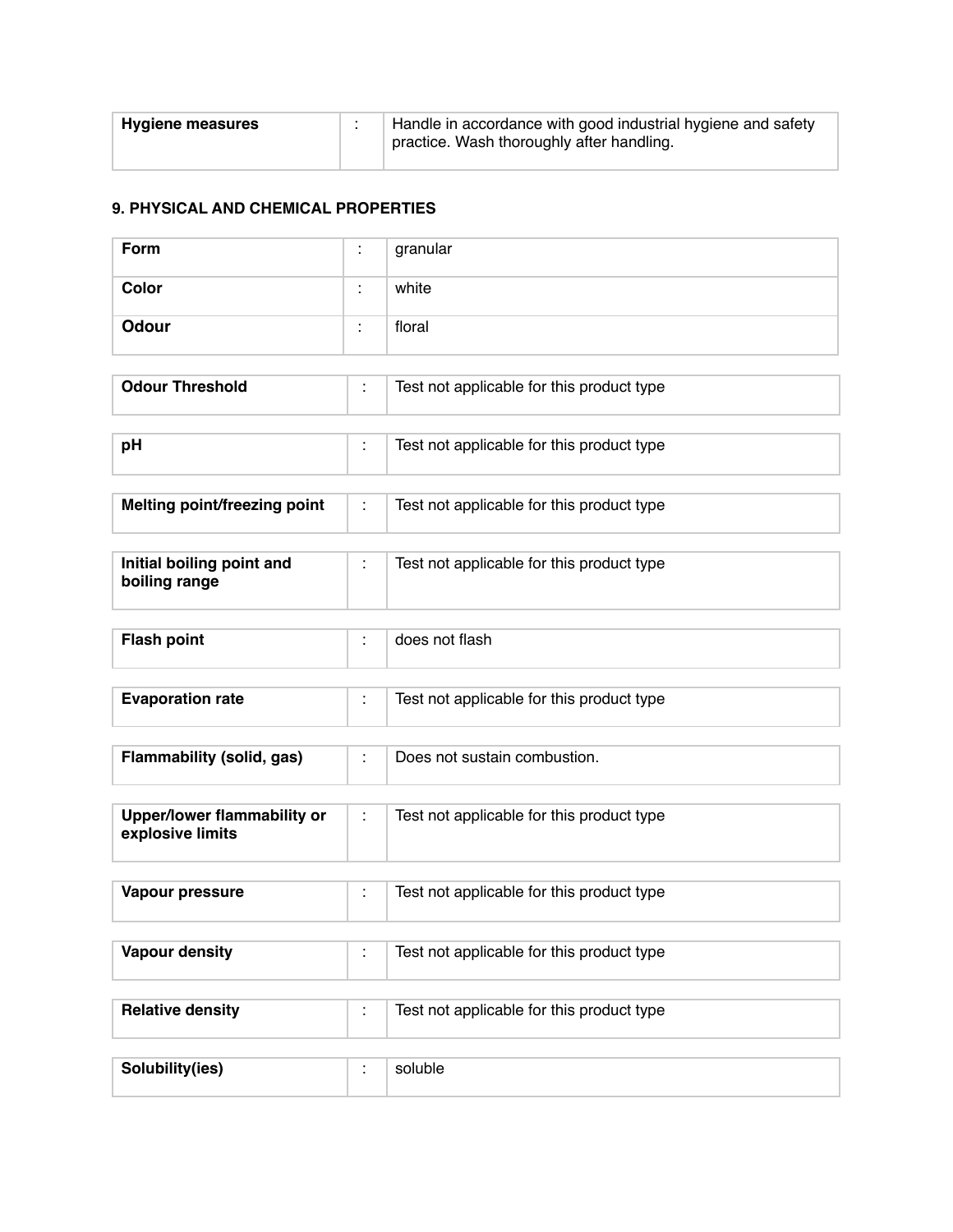| <b>Partition coefficient: n-</b><br>octanol/water | Test not applicable for this product type |
|---------------------------------------------------|-------------------------------------------|
|                                                   |                                           |

| <b>Auto-ignition temperature</b> | Test not applicable for this product type |
|----------------------------------|-------------------------------------------|
| <b>Decomposition temperature</b> | Test not applicable for this product type |
| <b>Viscosity, dynamic</b>        | Test not applicable for this product type |
| <b>Viscosity, kinematic</b>      | Test not applicable for this product type |

| <b>Oxidizing properties</b> | Test not applicable for this product type |
|-----------------------------|-------------------------------------------|
|                             |                                           |

| <b>Volatile Organic Compounds</b><br>Total VOC (wt. %)* | 0.8 $%$ - additional exemptions may apply<br>*as defined by US Federal and State Consumer Product |
|---------------------------------------------------------|---------------------------------------------------------------------------------------------------|
|                                                         | Regulations>                                                                                      |

| <b>Other</b><br>information | None identified | Test not applicable for this<br>product type |
|-----------------------------|-----------------|----------------------------------------------|
|                             |                 |                                              |

# **10. STABILITY AND REACTIVITY**

Г

| <b>Reactivity</b>         | No dangerous reaction known under conditions of normal use. |
|---------------------------|-------------------------------------------------------------|
|                           |                                                             |
| <b>Chemical stability</b> | Stable under recommended storage conditions.                |

| <b>Possibility of hazardous</b><br>reactions | Stable under recommended storage conditions.                                  |
|----------------------------------------------|-------------------------------------------------------------------------------|
|                                              |                                                                               |
| <b>Conditions to avoid</b>                   | Direct sources of heat.                                                       |
|                                              |                                                                               |
| Incompatible materials                       | None known.                                                                   |
|                                              |                                                                               |
| <b>Hazardous decomposition</b><br>products   | Thermal decomposition can lead to release of irritating gases<br>and vapours. |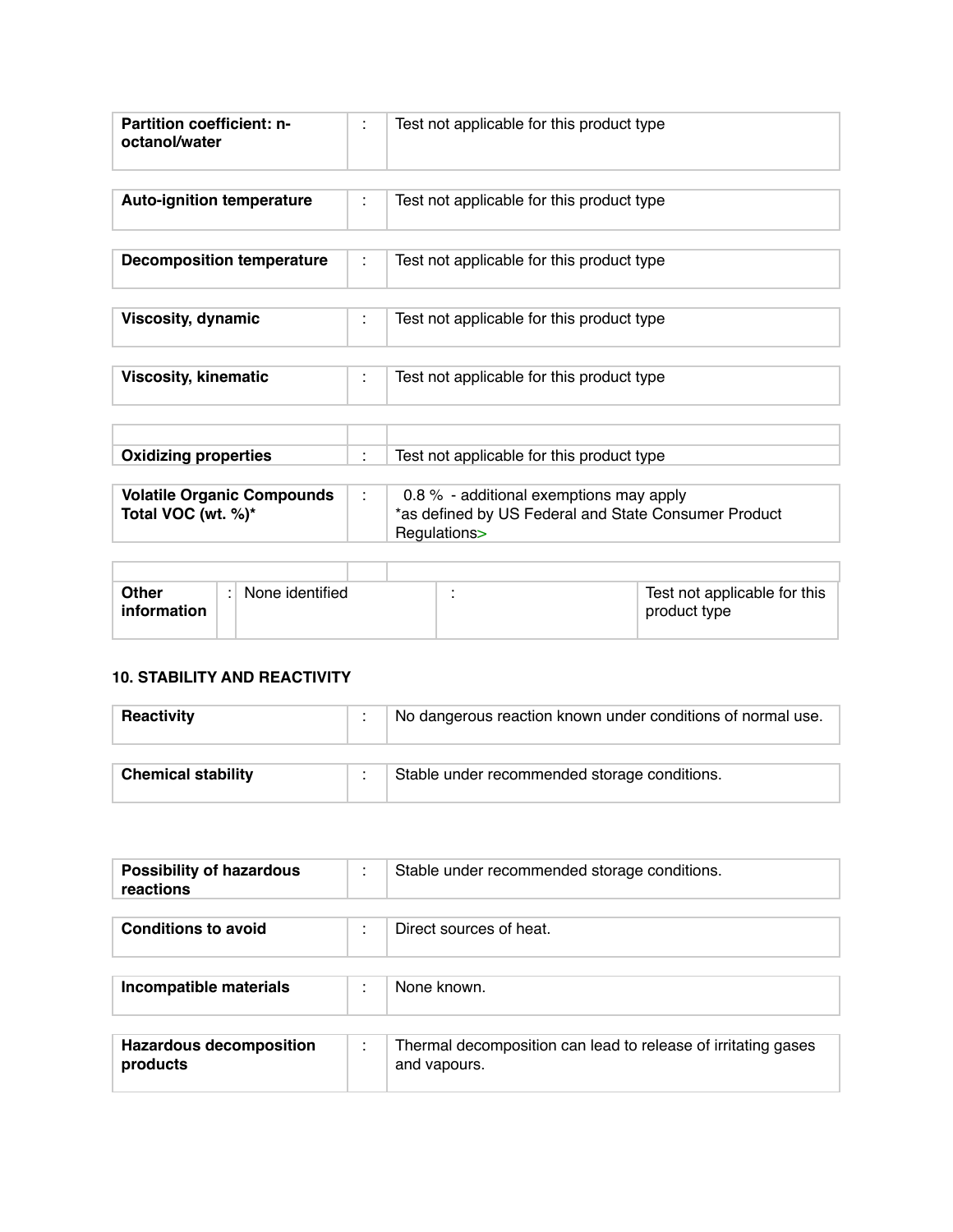## **11. TOXICOLOGICAL INFORMATION**

| <b>Acute oral toxicity</b> |  | –750 – | ma/ka |
|----------------------------|--|--------|-------|
|----------------------------|--|--------|-------|

| <b>Acute inhalation toxicity</b> | LC50 > 10 |
|----------------------------------|-----------|
|                                  | ma/L      |

|  | <b>Acute dermal toxicity</b> |  | LD50 | 2120 mg/kg |  |
|--|------------------------------|--|------|------------|--|
|--|------------------------------|--|------|------------|--|

| <b>GHS Properties</b> | <b>Classification</b> | Routes of entry |
|-----------------------|-----------------------|-----------------|
|-----------------------|-----------------------|-----------------|

| Acute toxicity | No classification proposed | Oral                       |
|----------------|----------------------------|----------------------------|
|                |                            |                            |
| Acute toxicity | No classification proposed | Dermal                     |
|                |                            |                            |
| Acute toxicity | No classification proposed | Inhalation - Dust and Mist |

| Acute toxicity | No classification proposed | Inhalation - Vapour |
|----------------|----------------------------|---------------------|

| Acute toxicity | No classification proposed | Inhalation - Gas |
|----------------|----------------------------|------------------|
|----------------|----------------------------|------------------|

| Skin irritation | Category 2 |  |
|-----------------|------------|--|
|                 |            |  |

| Skin sensitisation | No classification proposed |  |
|--------------------|----------------------------|--|
|                    |                            |  |

| Respiratory sensitisation | No classification proposed |  |
|---------------------------|----------------------------|--|
|                           |                            |  |
| Germ cell mutagenicity    | No classification proposed |  |
|                           |                            |  |
| Carcinogenicity           | No classification proposed |  |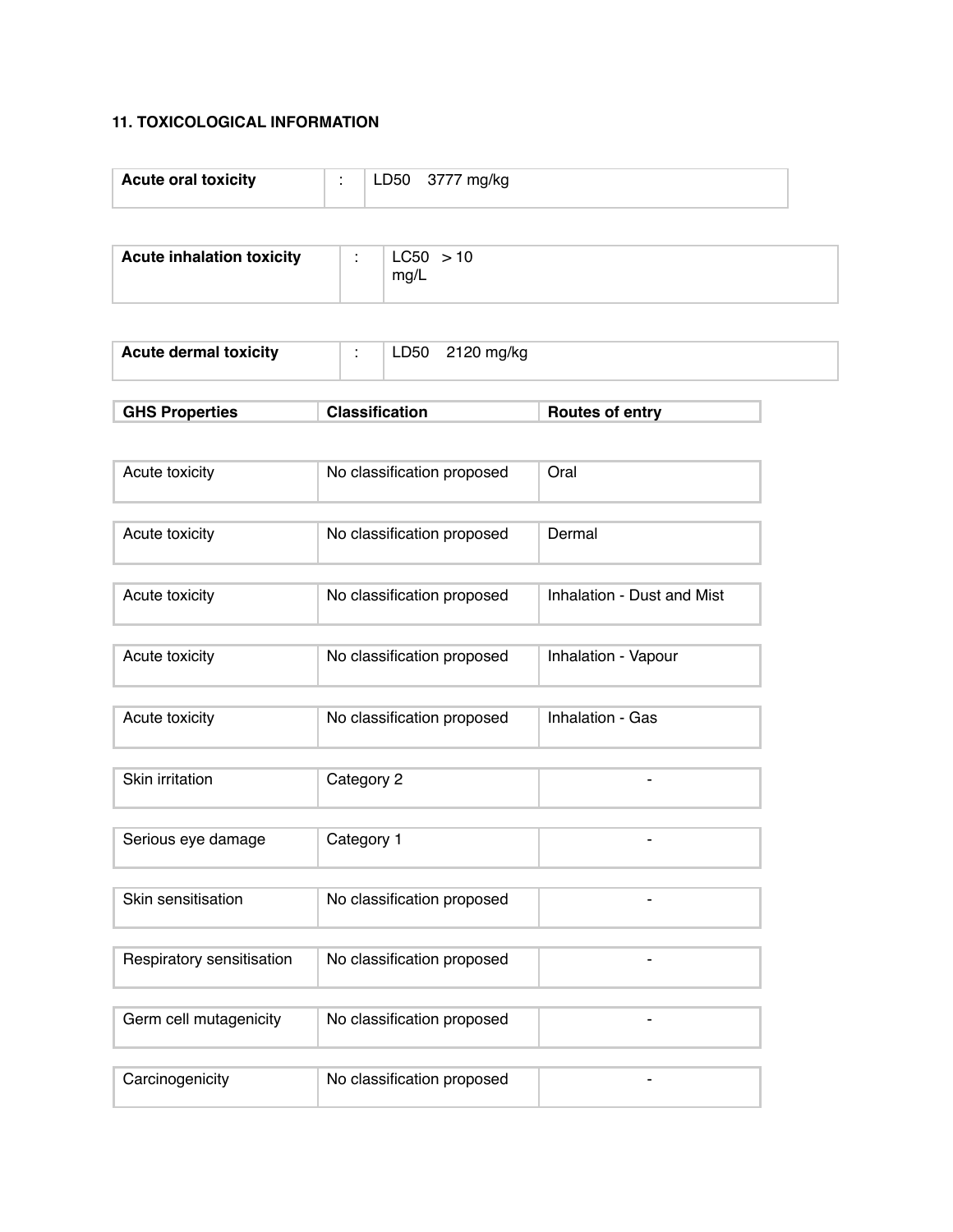| Reproductive toxicity                                    | No classification proposed                                                                                                                             |
|----------------------------------------------------------|--------------------------------------------------------------------------------------------------------------------------------------------------------|
|                                                          |                                                                                                                                                        |
| Specific target organ<br>toxicity - single exposure      | No classification proposed                                                                                                                             |
|                                                          |                                                                                                                                                        |
| Specific target organ<br>toxicity - repeated<br>exposure | No classification proposed                                                                                                                             |
|                                                          |                                                                                                                                                        |
| Aspiration hazard                                        | No classification proposed                                                                                                                             |
|                                                          |                                                                                                                                                        |
| <b>Aggravated Medical</b><br>Condition                   | Individuals with chronic respiratory disorders such as asthma,<br>chronic bronchitis, emphysema, etc. may be more susceptible<br>to irritating effects |

### **12. ECOLOGICAL INFORMATION**

**Product :** The product itself has not been tested.

### **Toxicity**

The ingredients in this formula have been reviewed and no adverse impact to the environment is expected when used according to label directions.

### **Toxicity to fish**

| <b>Components</b> | <b>End point</b>           | <b>Species</b>      | <b>Value</b> | <b>Exposure</b><br>time |
|-------------------|----------------------------|---------------------|--------------|-------------------------|
| Sodium carbonate  | static test<br><b>LC50</b> | Lepomis macrochirus | 300 mg/l     | 96 h                    |
|                   |                            |                     |              |                         |

| Alcohols, C12-16, ethoxylated | LC50        | Danio rerio (zebra fish) | 1 - 10 mg/l           | 96 h            |
|-------------------------------|-------------|--------------------------|-----------------------|-----------------|
|                               | <b>NOEC</b> | Fish                     | $0.16 - 0.88$<br>mg/l | 21 <sub>d</sub> |

| Sodium percarbonate<br>peroxyhydrate | semi-static<br>test LC50<br>Measured | Pimephales promelas<br>(fathead minnow) | 70.7 mg/l | 96 h |
|--------------------------------------|--------------------------------------|-----------------------------------------|-----------|------|
|                                      |                                      |                                         |           |      |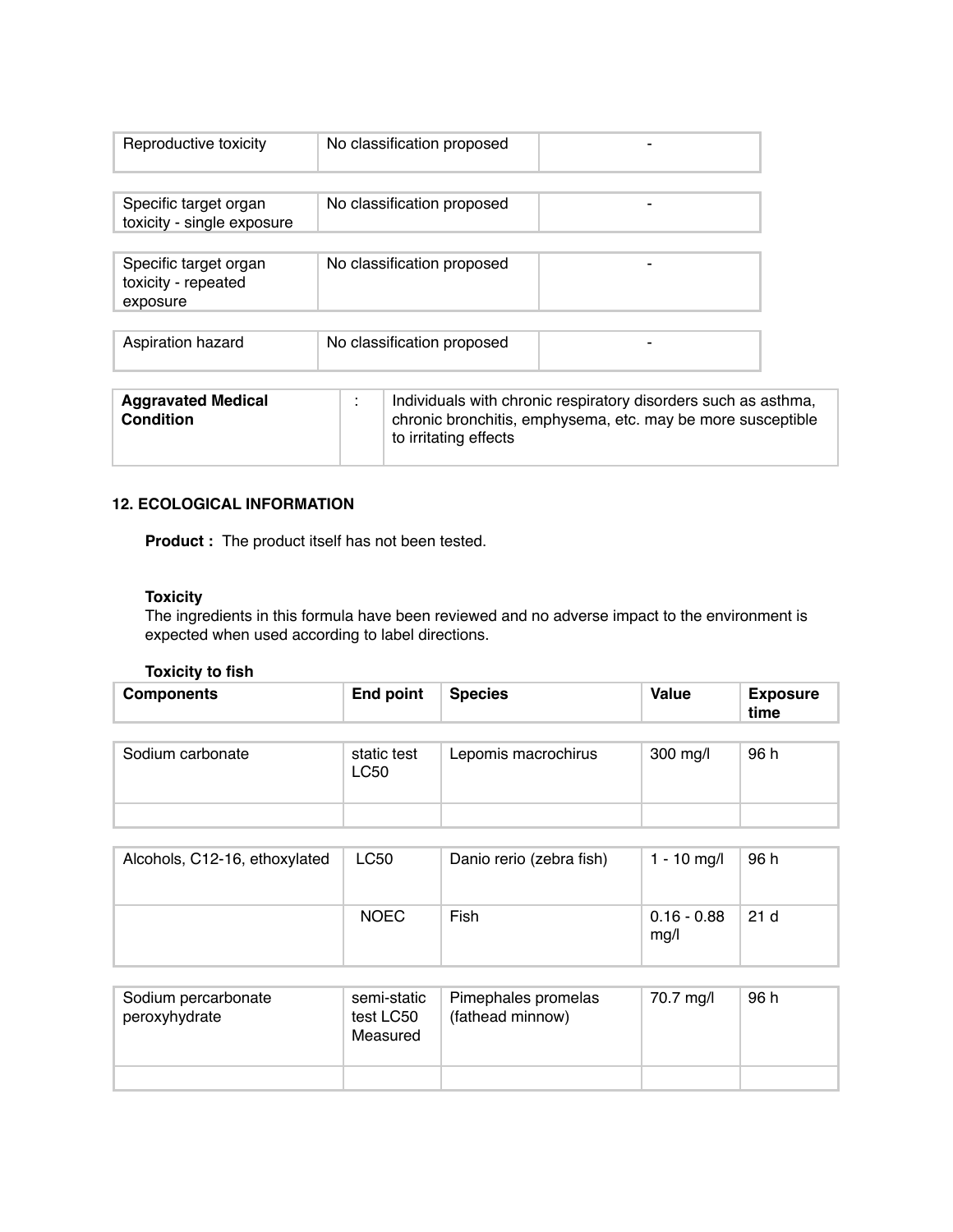| Alkylpolyglycoside C10-16 | semi-static<br>test LC50<br>ISO 7346/2 | Fish | $1 - 10$ mg/l     | 96 h |
|---------------------------|----------------------------------------|------|-------------------|------|
|                           | <b>NOEC</b>                            | Fish | $>1 - 10$<br>mg/l |      |

| <b>Titanium Dioxide</b> | No data<br>available |  |  |
|-------------------------|----------------------|--|--|
|                         |                      |  |  |

| Subtilisins (proteolytic<br>enzymes) | <b>LC50</b><br>Measured<br><b>OECD Test</b><br>Guideline<br>203                                                            | Oncorhynchus mykiss<br>(rainbow trout)  | 8.2 mg/l     | 96 h |
|--------------------------------------|----------------------------------------------------------------------------------------------------------------------------|-----------------------------------------|--------------|------|
|                                      | flow-<br>through<br>test NOEC<br><b>OECD</b><br>Guideline<br>210 (Fish,<br>Early-Life<br>Stage<br><b>Toxicity</b><br>Test) | Pimephales promelas<br>(fathead minnow) | $0.042$ mg/l |      |

# **Toxicity to aquatic invertebrates**

| End point<br><b>Components</b> | <b>Species</b> | <b>Value</b> | <b>Exposure</b><br>time |
|--------------------------------|----------------|--------------|-------------------------|
|--------------------------------|----------------|--------------|-------------------------|

| Sodium carbonate | semi-static<br>test EC50 | Ceriodaphnia sp. | 200 - 227<br>mg/l | 48 h |
|------------------|--------------------------|------------------|-------------------|------|
|                  |                          |                  |                   |      |

| Alcohols, C12-16, ethoxylated | EC50        | Daphnia (water flea) | $0.63 - 2.7$<br>mg/l | 48 h |
|-------------------------------|-------------|----------------------|----------------------|------|
|                               | <b>NOEC</b> | Daphnia              | $0.2 - 0.92$<br>mg/l | 21d  |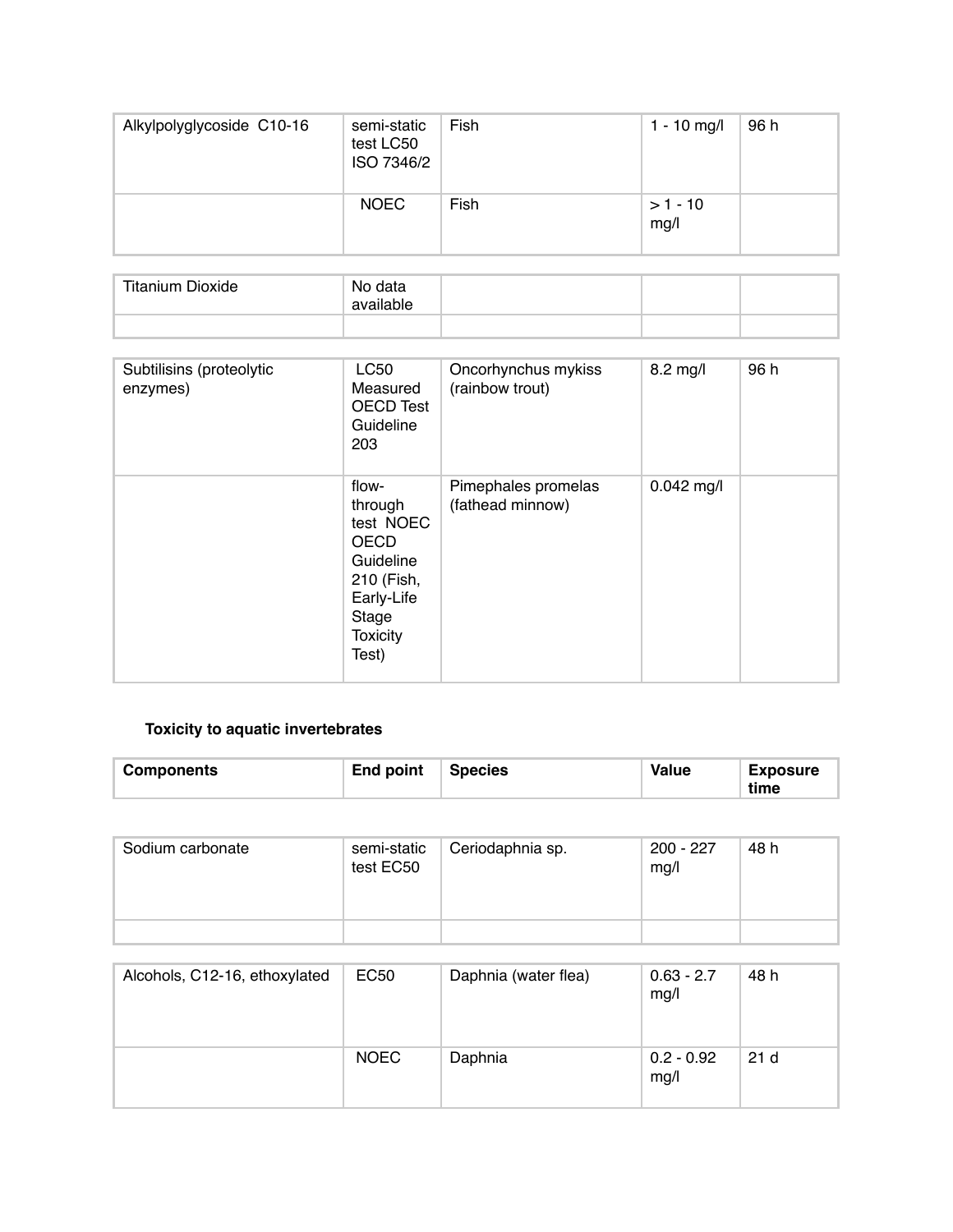| Sodium percarbonate<br>peroxyhydrate | semi-static<br>test EC50<br>Measured | daphnia pulex | 4.9 mg/l | 48 h |
|--------------------------------------|--------------------------------------|---------------|----------|------|
|                                      |                                      |               |          |      |

| Alkylpolyglycoside C10-16 | static test<br>EC50 | Daphnia magna (Water<br>flea) | mg/l              | 48 h |
|---------------------------|---------------------|-------------------------------|-------------------|------|
|                           | <b>NOEC</b>         | Daphnia                       | $>1 - 10$<br>mg/l |      |

| Titanium Dioxide | EC50        | Daphnia magna (Water<br>flea) | $> 500$ mg/l  | 48 h |
|------------------|-------------|-------------------------------|---------------|------|
|                  | <b>NOEC</b> | Daphnia magna                 | $> 2.92$ mg/l | 21 d |

| Subtilisins (proteolytic<br>enzymes) | semi-static<br><b>EC50</b><br>Measured<br>OECD Test<br>Guideline<br>202                                                     | Daphnia magna (Water<br>flea) | $0.170$ mg/l | 48 h            |
|--------------------------------------|-----------------------------------------------------------------------------------------------------------------------------|-------------------------------|--------------|-----------------|
|                                      | flow-<br>through<br>test NOEC<br>Measured<br><b>OECD</b><br>Guideline<br>211<br>(Daphnia<br>magna<br>Reproducti<br>on Test) | Daphnia magna                 | $0.324$ mg/l | 21 <sub>d</sub> |

# **Toxicity to aquatic plants**

| <b>Components</b> | End point | <b>Species</b> | <b>Value</b> | <b>Exposure</b><br>time |
|-------------------|-----------|----------------|--------------|-------------------------|
|                   |           |                |              |                         |
| Sodium carbonate  |           |                |              |                         |
|                   | No data   |                |              |                         |
|                   | available |                |              |                         |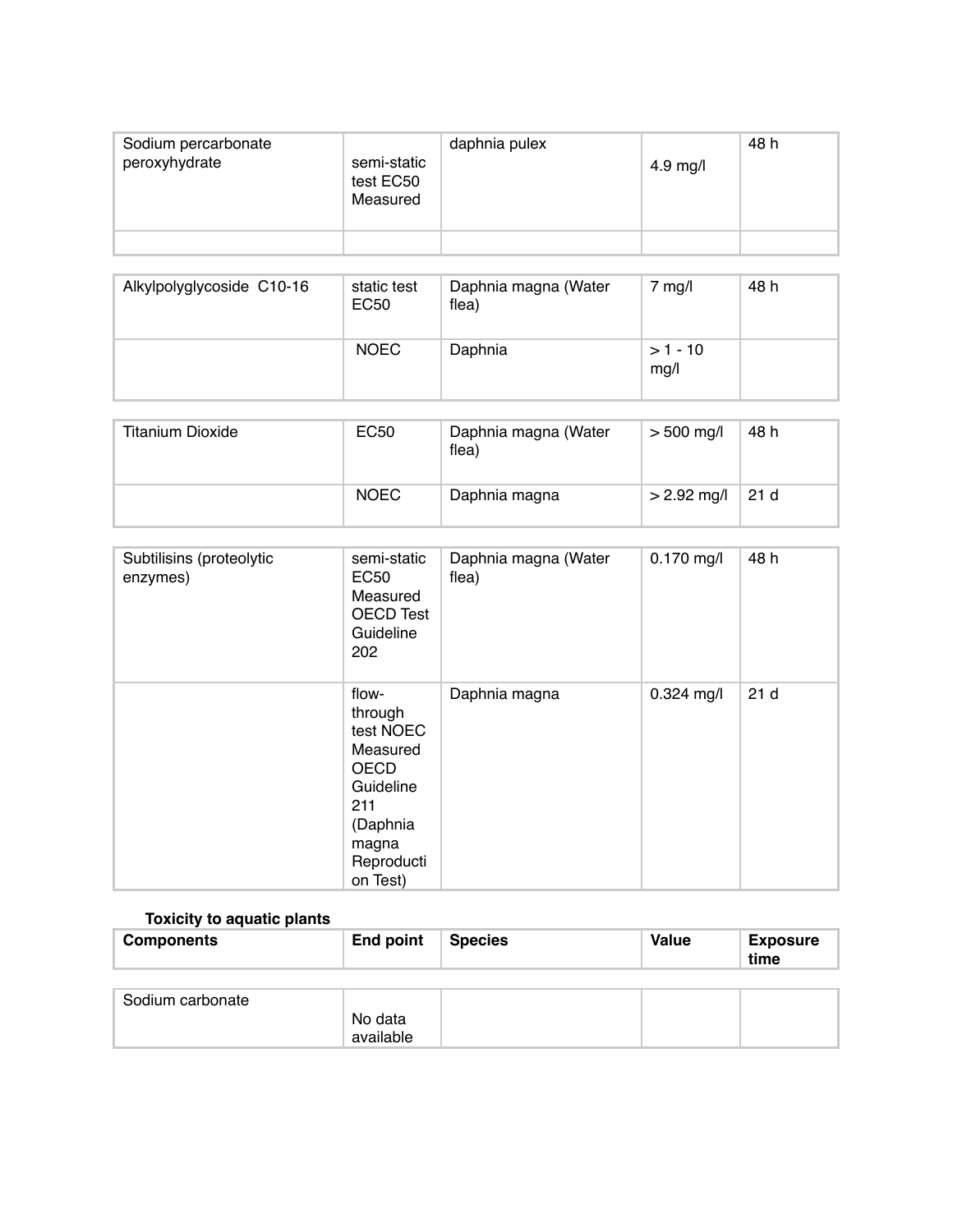| Alcohols, C12-16, ethoxylated        | ErC <sub>50</sub>    | Algae | $1.6 - 100$<br>mg/l | 72 h |
|--------------------------------------|----------------------|-------|---------------------|------|
| Sodium percarbonate<br>peroxyhydrate | <b>NOEC</b>          | Algae | $0.3$ mg/l          |      |
|                                      | No data<br>available |       |                     |      |

| Alkylpolyglycoside C10-16 | static test<br>EC50 | Desmodesmus<br>subspicatus (green algae) | 12.5 mg/l | 72 h |
|---------------------------|---------------------|------------------------------------------|-----------|------|
|---------------------------|---------------------|------------------------------------------|-----------|------|

| Titanium Dioxide | static test<br>EC50 | Pseudokirchneriella<br>subcapitata | $61 \text{ mg/l}$ | 72 h |
|------------------|---------------------|------------------------------------|-------------------|------|
|                  |                     |                                    |                   |      |

| Subtilisins (proteolytic<br>enzymes) | ErC <sub>50</sub><br>Measured<br><b>OECD Test</b><br>Guideline<br><b>201 NOEC</b><br>Measured<br><b>OECD Test</b><br>Guideline<br>201 | Pseudokirchneriella<br>subcapitata (green algae)<br>Pseudokirchneriella<br>subcapitata (green algae) | $0.83$ mg/l<br>$0.317$ mg/l | 72 h<br>72 h |
|--------------------------------------|---------------------------------------------------------------------------------------------------------------------------------------|------------------------------------------------------------------------------------------------------|-----------------------------|--------------|
|--------------------------------------|---------------------------------------------------------------------------------------------------------------------------------------|------------------------------------------------------------------------------------------------------|-----------------------------|--------------|

## **Persistence and degradability**

| Component | <b>Biodegradation</b> | <b>Exposure</b><br>time | Summary |
|-----------|-----------------------|-------------------------|---------|
|-----------|-----------------------|-------------------------|---------|

| Sodium carbonate                     | No data available |     |                        |
|--------------------------------------|-------------------|-----|------------------------|
| Alcohols, C12-16, ethoxylated        | 87%               | 28d | Readily biodegradable. |
| Sodium percarbonate<br>peroxyhydrate | No data available |     |                        |
| Alkylpolyglycoside C10-16            | > 70%             | 28d | Readily biodegradable. |
| Titanium Dioxide                     | No data available |     |                        |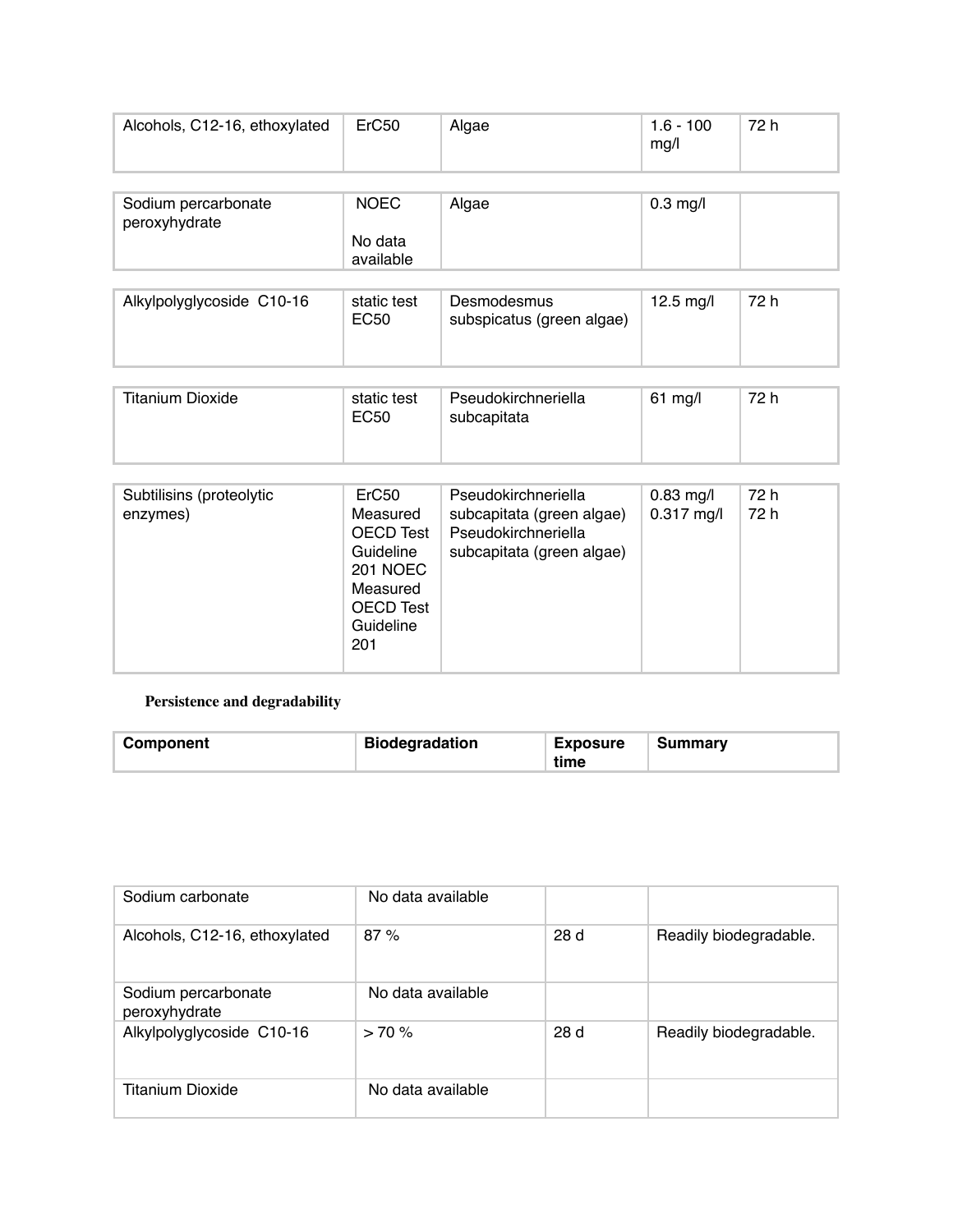| Subtilisins (proteolytic enzymes) | 100 % | 29 d | Readily biodegradable. |
|-----------------------------------|-------|------|------------------------|
|                                   |       |      |                        |

### **Bioaccumulative potential**

| Component | <b>Bioconcentration</b> | <b>Partition Coefficient n-Octanol/</b> |
|-----------|-------------------------|-----------------------------------------|
|           | factor (BCF)            | water (log)                             |

| Sodium carbonate                     |                   | No data available  |
|--------------------------------------|-------------------|--------------------|
|                                      | No data available |                    |
| Alcohols, C12-16, ethoxylated        | 1,152 1,152       | 5.96<br>5.96       |
|                                      |                   |                    |
| Sodium percarbonate<br>peroxyhydrate | No data available | No data available  |
|                                      |                   |                    |
| Alkylpolyglycoside C10-16            | No data available | $\leq$ -0.07       |
|                                      |                   |                    |
| <b>Titanium Dioxide</b>              | No data available | No data available  |
|                                      |                   |                    |
| Subtilisins (proteolytic enzymes)    | No data available | $-3.1$<br>Measured |
| <b>Mobility</b>                      |                   |                    |
| Component                            | <b>End point</b>  | <b>Value</b>       |
|                                      |                   |                    |
| Sodium carbonate                     | No data available |                    |
|                                      |                   |                    |
| Alcohols, C12-16, ethoxylated        | No data available |                    |
| Sodium percarbonate<br>peroxyhydrate | No data available |                    |
|                                      |                   |                    |
| Alkylpolyglycoside C10-16            | log Koc           | 1.7                |
|                                      |                   |                    |
| <b>Titanium Dioxide</b>              | No data available |                    |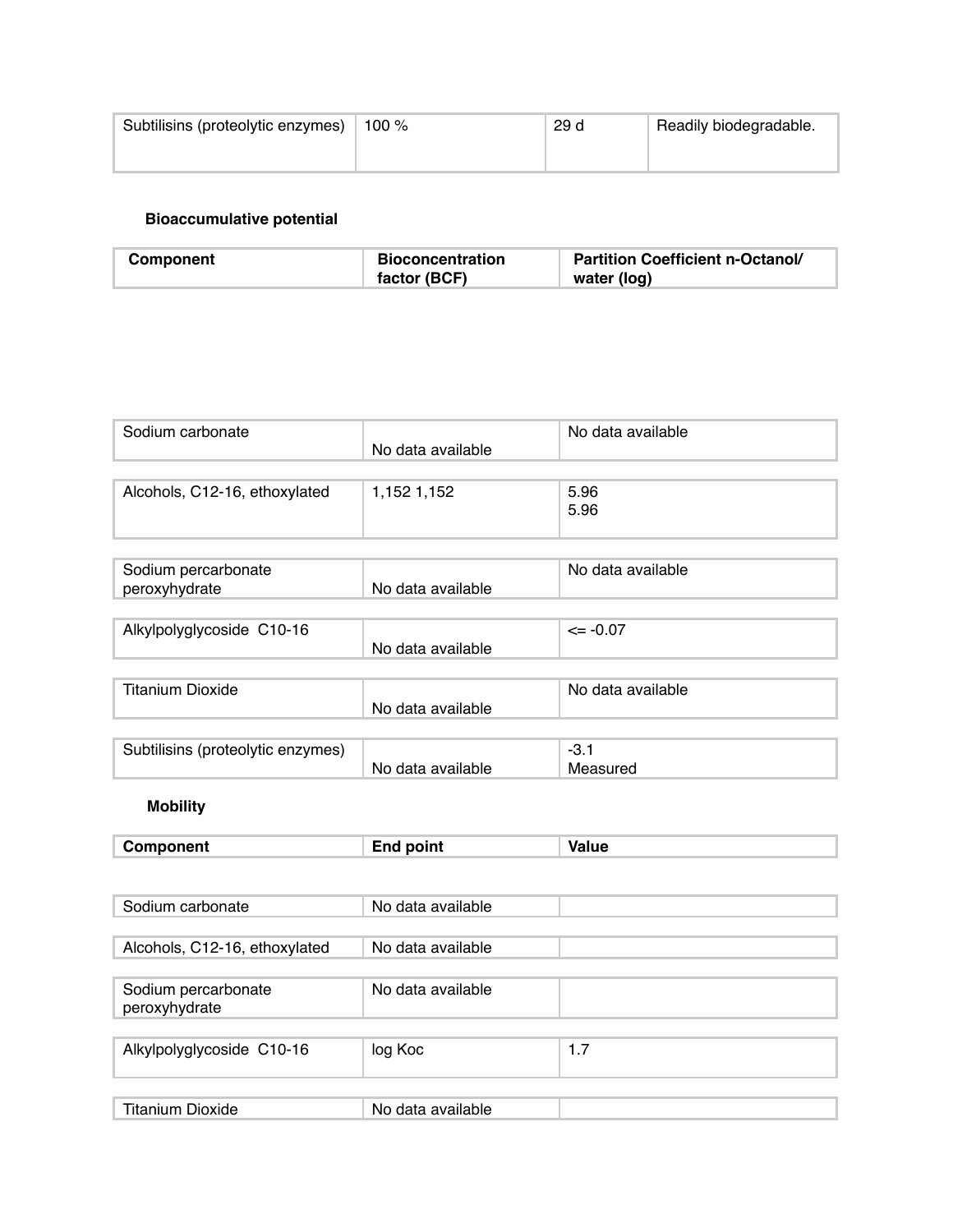| Subtilisins (proteolytic enzymes)   No data available |
|-------------------------------------------------------|
|-------------------------------------------------------|

### **PBT and vPvB assessment**

| Component                            | <b>Results</b>                       |
|--------------------------------------|--------------------------------------|
| Sodium carbonate                     | Not fulfilling PBT and vPvB criteria |
| Alcohols, C12-16, ethoxylated        | Not fulfilling PBT and vPvB criteria |
| Sodium percarbonate<br>peroxyhydrate | Not fulfilling PBT and vPvB criteria |
| Alkylpolyglycoside C10-16            | Not fulfilling PBT and vPvB criteria |
| <b>Titanium Dioxide</b>              | Not fulfilling PBT and vPvB criteria |
| Subtilisins (proteolytic enzymes)    | Not fulfilling PBT and vPvB criteria |

| Other adverse effects | $\mathbf{r}$ | None known. |
|-----------------------|--------------|-------------|
|                       |              |             |

### **13. DISPOSAL CONSIDERATIONS**

Consumer may discard empty container in trash, or recycle where facilities exist.

## **14. TRANSPORT INFORMATION**

Please refer to the Bill of Lading/receiving documents for up-to-date shipping information.

### **Land transport**

Not classified as dangerous in the meaning of transport regulations.

### **Sea transport**

Not classified as dangerous in the meaning of transport regulations.

#### **Air transport**

Not classified as dangerous in the meaning of transport regulations.

### **15. REGULATORY INFORMATION**

| <b>Notification status</b> | All ingredients of this product are listed or are excluded from<br>listing on the U.S. Toxic Substances Control Act (TSCA)<br>Chemical Substance Inventory. |
|----------------------------|-------------------------------------------------------------------------------------------------------------------------------------------------------------|
|                            |                                                                                                                                                             |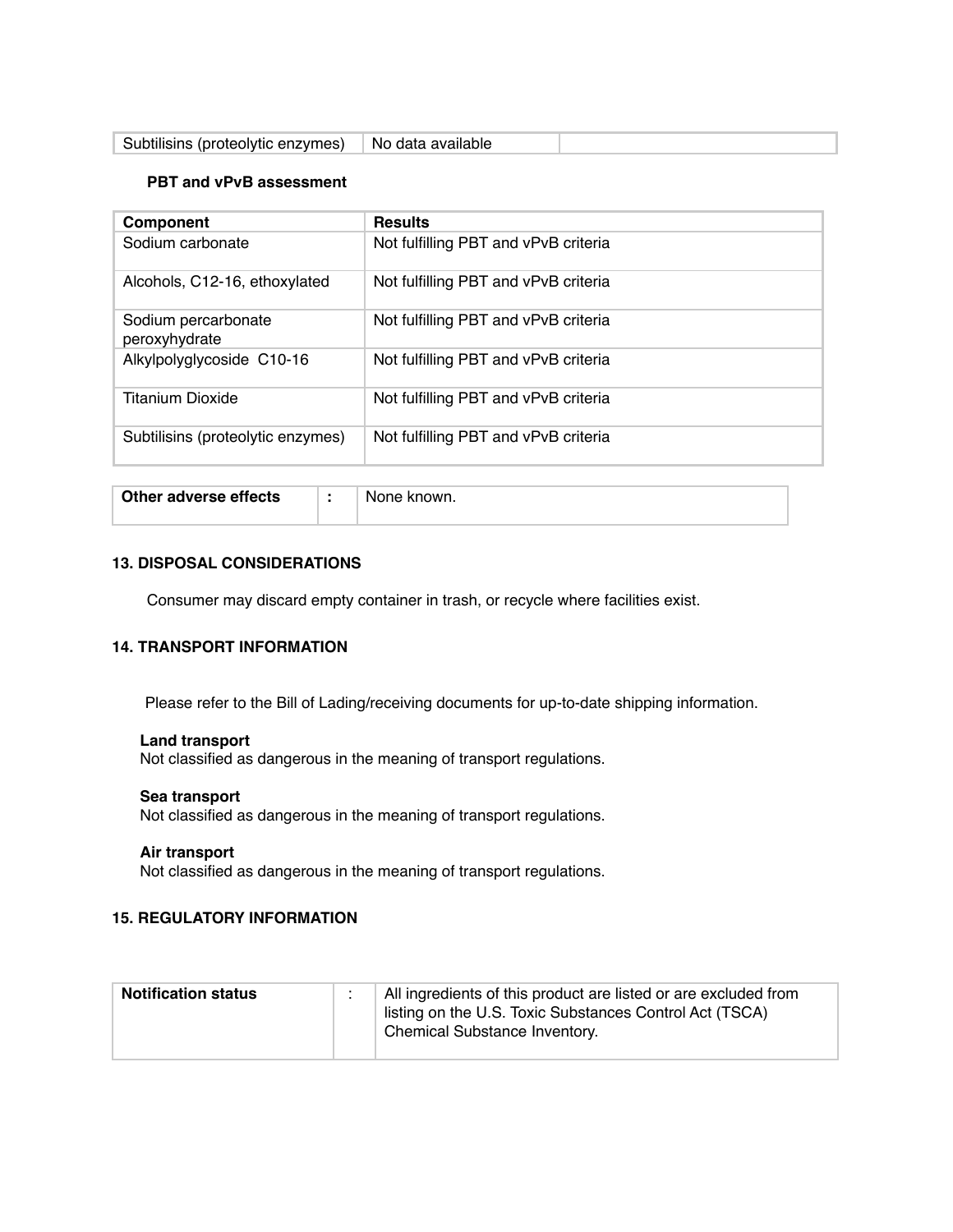| <b>Notification status</b> | All ingredients of this product comply with the New Substances<br>Notification requirements under the Canadian Environmental<br>Protection Act (CEPA). |
|----------------------------|--------------------------------------------------------------------------------------------------------------------------------------------------------|
| <b>California Prop. 65</b> | This product is not subject to the reporting requirements under<br>California's Proposition 65.                                                        |

### **16. OTHER INFORMATION**

### **HMIS Ratings**

| <b>Health</b>       | 3        |
|---------------------|----------|
| <b>Flammability</b> | 0        |
| Reactivity          | $\Omega$ |

### **NFPA Ratings**

| <b>Health</b>  | 3            |
|----------------|--------------|
| <b>Fire</b>    | $\mathbf{0}$ |
| Reactivity     | $\theta$     |
| <b>Special</b> | $\,$         |

This information is being provided in accordance with the Occupational Safety and Health Administration (OSHA) regulation (29 CFR 1910.1200). The information supplied is designed for workplaces where product use and frequency of exposure exceeds that established for the labeled consumer use.

#### **Further information**

This document has been prepared using data from sources considered to be technically reliable. It